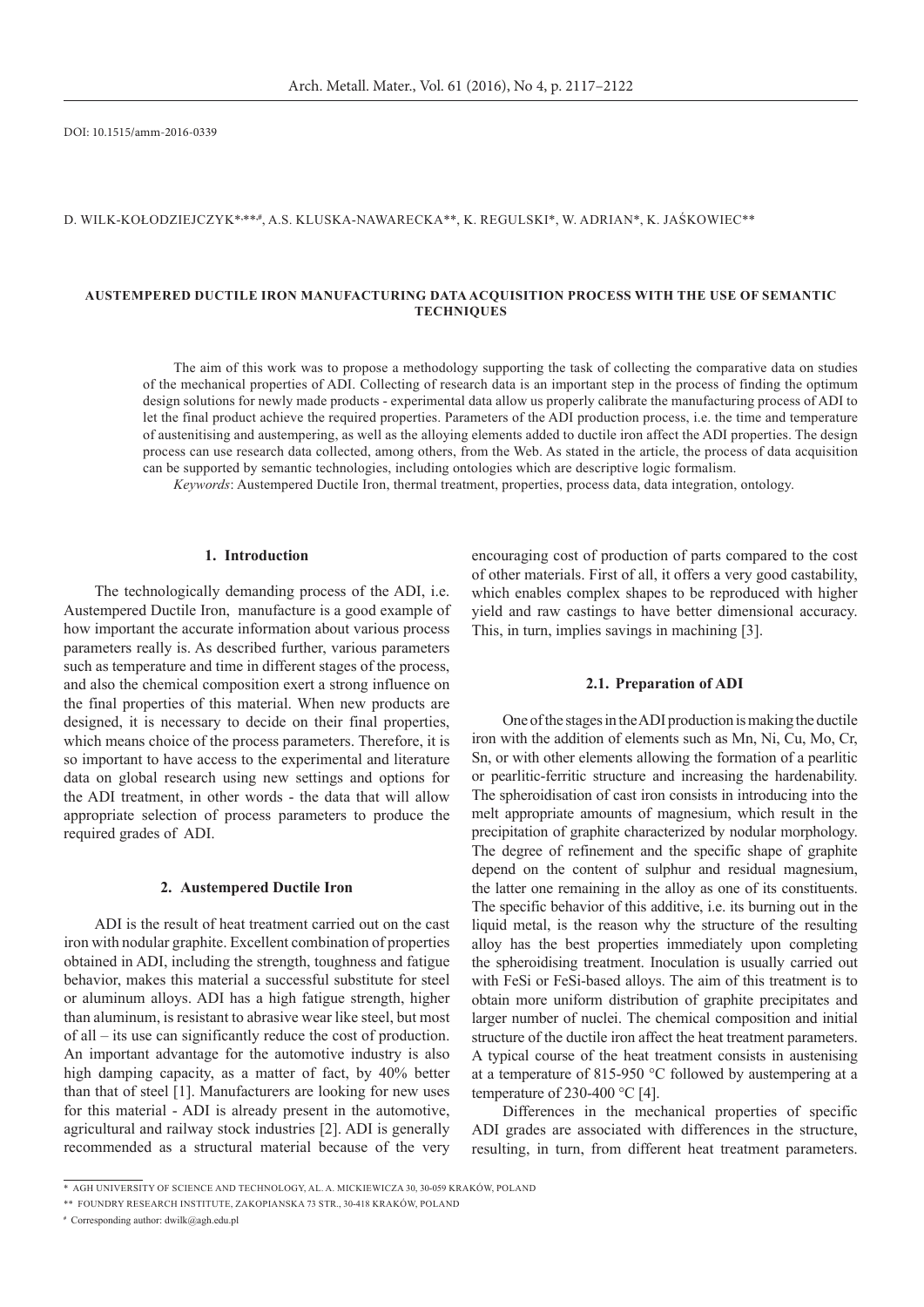Modelling of ADI properties can be achieved through control of parameters such as the temperature of austenitising and austempering. This is best reflected in the tensile strength Rm - to - percentage elongation A ratio. During austempering, very important is the temperature of the process. If the cast iron is austempered at a temperature above 400 °C, it can be expected that, due to rapid transformation, carbides will appear in the structure and the cast iron will lose its ductility. Austenite content in relation to ferrite assumes the highest level in the temperature range of 350 to 370 ºC, and then the cast iron has the highest elongation and the lowest strength [5].

If the austempering temperature is reduced even more, the structure will contain martensite, which is the effect of transformation of residual austenite precipitated during cooling to room temperature. Besides temperature of the process, structure of the cast iron also depends on the time of the process. Particularly important is the optimum time of austenitising, ensuring on the one hand suitable enrichment of austenite in carbon (proper time of the process), and on the other hand preventing the decomposition of austenite and carbide evolution (too long time of the process). The high carbon content in austenite reduces the temperature of the start of martensitic transformation. Austempering carried out for the time of approximately 3 hours can lead to enrichment of austenite in carbon up to 1.8 % and 2.2 %. The resulting structure is composed of martensite, coarse precipitates of ferrite and residual austenite [6].

# **2.2. Development of various scenarios for the ADI production**

The aim of the first stage of the work was to collect comparative data on the manufacturing process of ADI. Foundry Research Institute in Cracow has an experienced team of engineers conducting research on this material. Studies of this material are also conducted in nearly all parts of the world. The diversity of the experiments results in the development

of new variants of the heat treatment, and thus in new ways to obtain the required properties of this material. In this work it was important to examine whether the data collected from the World Wide Web have any value for process engineer designing the manufacturing process of ADI.

In the following part of this study, the ADI grades designated as ADI-1 up to ADI-6 will be presented. They represent different chemical compositions of cast iron subjected to the heat treatment, which involves austenitising and austempering (TABLE 1). To obtain a minimum fatigue strength of 220 MPa, two variants of the heat treatment were proposed for two different chemical compositions (ADI-1, ADI-2, a total of 4 variants) [7]. For ADI-1 (containing Cu and Ni), the required fatigue strength can be obtained by austenitising at 900 °C for 90 minutes and ausferritising at 360 °C (variant I) or 320 °C (variant II) for 120 minutes. For ADI-2 (unalloyed), the required fatigue strength can be obtained by austenitising at 900 °C for 90 minutes and ausferritising at 360 °C (variant III) or 320 °C (variant IV) for 120 minutes.

Another scenario is related with the heat treatment of samples used for the tensile strength and fracture toughness testing. Important parameters are: tensile strength (min. 1000 MPa), yield strength (min. 950 MPa), fracture toughness (min. 50 MPa $\sqrt{m}$ ), and elongation. To obtain the specified combination of properties, two chemical compositions were selected (ADI-3 and ADI-4) [9], differing in the content of Cr. For the cast iron without chromium (ADI-3), four variants of the heat treatment were proposed (TABLE 1).

Studies carried out showed that ferrite grains nucleate at the austenite grain boundaries, which act as privileged sites for heterogeneous nucleation. At lower temperatures of ausferritising, carbon diffusion is slower, and the growth of ferrite retarded (nucleation of ferrite plates is more privileged than the growth), in this temperature austenite is less stability to which is the reasons why the microstructure obtained at lower ausferritising temperatures (260 °C, 288 °C) contains more ferrite (fine-grained in this case) and lower volume of austenite.

|--|

|      | austenitizing |         | austempering        |         | properties                   |                          |                              |                          |                            |                                            |
|------|---------------|---------|---------------------|---------|------------------------------|--------------------------|------------------------------|--------------------------|----------------------------|--------------------------------------------|
| No.  | temp.<br>(°C) | time(s) | temp. $(^{\circ}C)$ | time(s) | tensile<br>strength<br>(MPa) | elongation<br>$(\%)$     | reduction of<br>area $(\% )$ | hardness<br>(HRC)        | yield<br>strength<br>(Mpa) | fracture<br>toughness<br>(Mpa $\sqrt{m}$ ) |
|      | 871           | 7200    | 260                 | 14400   | 1438                         | 1,6                      | 0,9                          | 48                       | 1250                       | 55,2                                       |
| ADI4 | 871           | 7200    | 385                 | 7200    | 830                          | 5,1                      | 5,5                          | 32                       | 650                        | 40                                         |
| ADI3 | 871           | 7200    | 273                 | 12600   | 1179                         | 0,8                      | 1,2                          | 45                       | 1137                       | 55,2                                       |
|      | 871           | 7200    | 385                 | 7200    | 848                          | 5,1                      | 4,1                          | 30                       | 595                        | 44,1                                       |
| ADI1 | 900           | 5400    | 320                 | 7200    | 350                          | $\overline{\phantom{a}}$ | $\overline{\phantom{a}}$     | $\overline{\phantom{a}}$ | $\overline{\phantom{0}}$   |                                            |
| ADI2 | 900           | 5400    | 320                 | 7200    | 290                          | $\overline{\phantom{a}}$ | $\overline{\phantom{a}}$     | $\overline{\phantom{0}}$ | $\overline{\phantom{0}}$   |                                            |
|      | 900           | 5400    | 250                 | 3600    | 1520                         | 1,8                      | $\overline{\phantom{a}}$     | 58                       | 1410                       |                                            |
| ADI6 | 900           | 5400    | 425                 | 3600    | 862                          | 9,2                      | $\overline{\phantom{a}}$     | 37                       | 565                        |                                            |

Samples of variants of the ADI manufacture with breakdown into the obtained properties[8]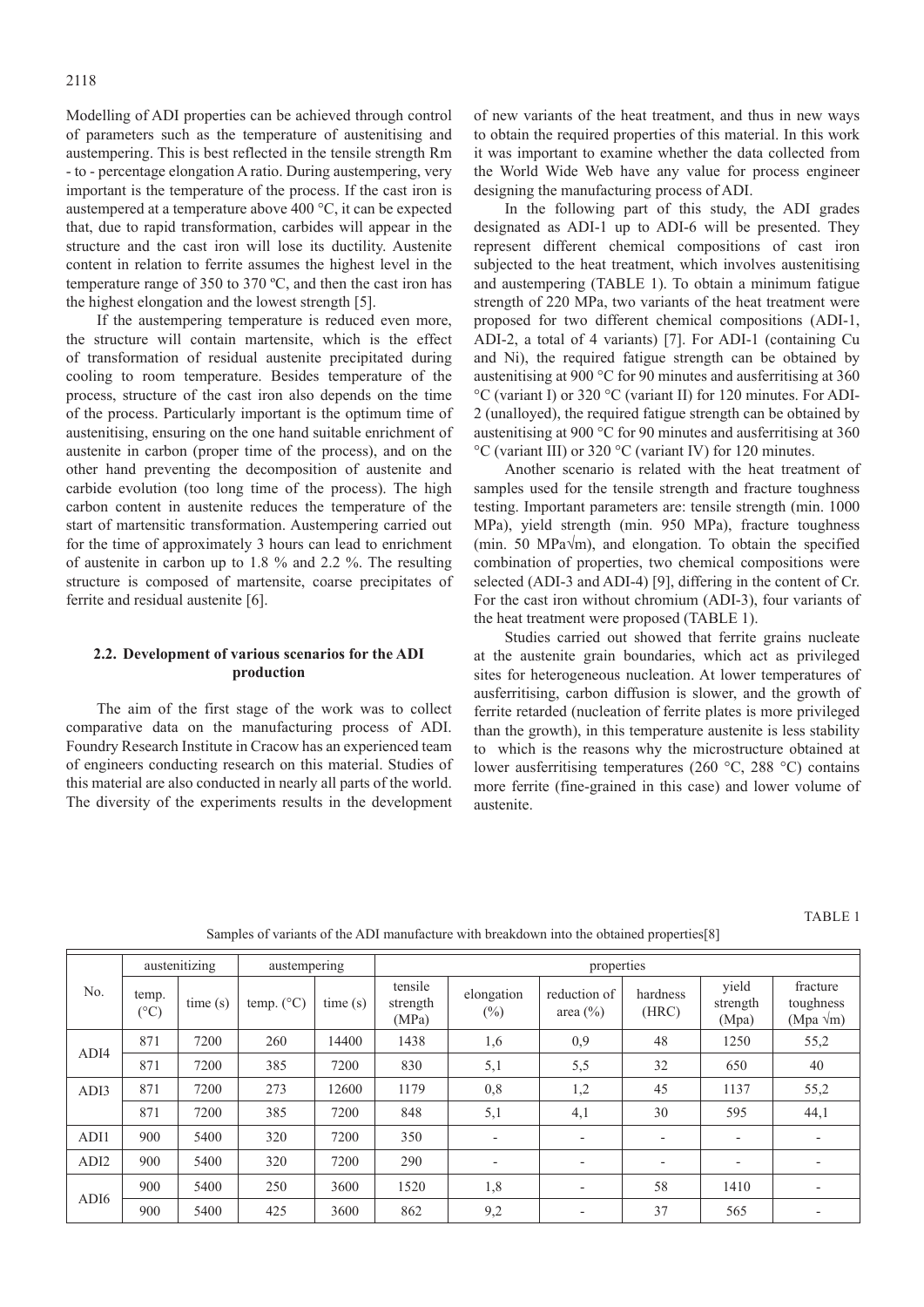

Fig. 1. The tensile and yield strength of ADI-5 and ADI-6 vs austempering temperature – an example

Closer analysis shows that ADI ductility increases with austenite volume increasing in the structure, while both the yield strength and tensile strength are decreasing (Fig. 1). Fracture toughness (stress intensity factor) reaches the highest value for the hardness of approx. 40 HRC, i.e. when the cast iron contains about 60 % ferrite and 25 % austenite. So, the optimum value is achieved when ausferritising is carried out at approx. 280 °C for approx. 3.5 h. Higher temperatures increase the segregation areas of elements such as Si, Mo, Mn, and in ADI-4 also of Cr. Further variants referred to ADI-5 [9]. The task was to develop the heat treatment regime for samples used in testing of mechanical properties and fracture toughness. Important parameters were: tensile strength (min. 950MPa) and fracture toughness (min. 45 MPa $\sqrt{m}$ ). To obtain the specified properties, one chemical composition (TABLE 1) and four heat treatment variants were selected. Examining the effect of the ausferritising temperature on fracture toughness it can be noticed that with temperature increasing to approx. 316°C, the fracture toughness initially increases and then decreases, while prolonged time of ausferritising increases this parameter.

The last scenario considered referred to ADI-6 [11]. The task was to develop the heat treatment regime for samples used in mechanical tests. Important parameters were: tensile strength (min. 950 MPa), elongation (min 3.5 %), and hardness (min. 40 HRC). To obtain the specified properties, one chemical composition and two heat treatment variants were selected (TABLE 1). The results show that at lower temperatures of ausferritising, the yield strength, tensile strength and hardness are lower. The yield strength and tensile strength decrease when the austenite and ferrite become coarse (higher temperatures of ausferritising).

The data collected and the conclusions drawn can be used in the design of technological process, but they can equally well serve the task of building intelligent systems, as has already been demonstrated in previous works of the authors using rough set theory [12] and the logic of plausible reasoning [13] and others related with diagnostics [14] or [15].

## **3. Ontology Driven Data Acquisition**

Today, computers are becoming "smarter", are able to process more information, faster draw conclusions and make decisions. However, the manner in which the computer makes decisions is based on mathematics, and specifically on logic. Ontology in terms of computer science is also a logic formalism, because knowledge consists of inference, in other words, rules or aggregates, i.e. interlinked information. By contrast, the information consists of data linked by relations.

Ontology is a kind of proxy between a human and a computer. The task posed to a computer is to understand knowledge in a manner such as it is understood by a human. The problem is not understanding in the sense of syntax because this has already been largely achieved - but in the sense of semantics, i.e. in the sense of understanding the links between concepts expressed in natural language and abstract ideas. Here, the main role is played by the *semantics* of inference. Ontology in computer science is a formal record of the definition of a certain part of the knowledge expressed in the form of a taxonomy of related classes. In other words, ontology is a semantic model of defined field of knowledge. Ontologies are computerized implementation of description logic [16]. The description logics (DL) were used in the creation of ontologies for the Semantic Web, in decision support systems, among others, in medicine, in database applications (query analysis and optimization), or in applications for natural language processing. The main tasks of inference implemented in the DL are: satisfiability, subsumption, equivalence and separability of concepts, finding/checking membership of an instance in a given class, checking consistency of the knowledge base. Description logics are by nature best suited to describe the classes of objects and reasoning about objects belonging to different classes, thus it seems quite natural to attempt to apply them to define standards for ADI grades. The description of the model of knowledge consists of facts about various alloys, e.g.:

#### hasTensileStrength(sample 1, 800), hasHardness(sample 1, 280)

The terminology, on the other hand, includes the definitions and axioms on the class hierarchy. Sample definition (for grade according to EN-GJS-800-8) in DL notation is as follows:

 $PN - EN - GJS - 800 - 8 \equiv \exists has Tensile Strength \cap \exists has Yield Strength$  $\cap$  EnasElongation  $\cap$  EnasHardenss  $\cap$   $\forall$  hasTensileStrength. {800 }  $\wedge \forall$ has YieldStrength. {500} $\wedge \forall$ has Elongation. {8}  $\cap$   $\forall$ hasHardness.Rangel

An important element of the definition is part with the universal quantifiers ("for all"). Its use enables checking the value of objects that are in different relations to the tested alloy (relations from the table, e.g. hasHardness). The definition also includes part with the existential quantifiers, which can be avoided if we assume that we do not have all the data. In this case, however, inference may be incorrect (e.g. the alloy can be mistakenly considered to meet the standard, even if some of its parameters - which are not examined - do not meet this standard). Additionally, in the case of numerical data, certain impediment occurs. In the basic version (without extensions that are in the study phase), Description Logics do not support arithmetic operations. Therefore, the numerical values used in the above definition are interpreted as objects of classes. Hence one can define the Number class and explicitly mention its instances (so it will be the representation of a finite subset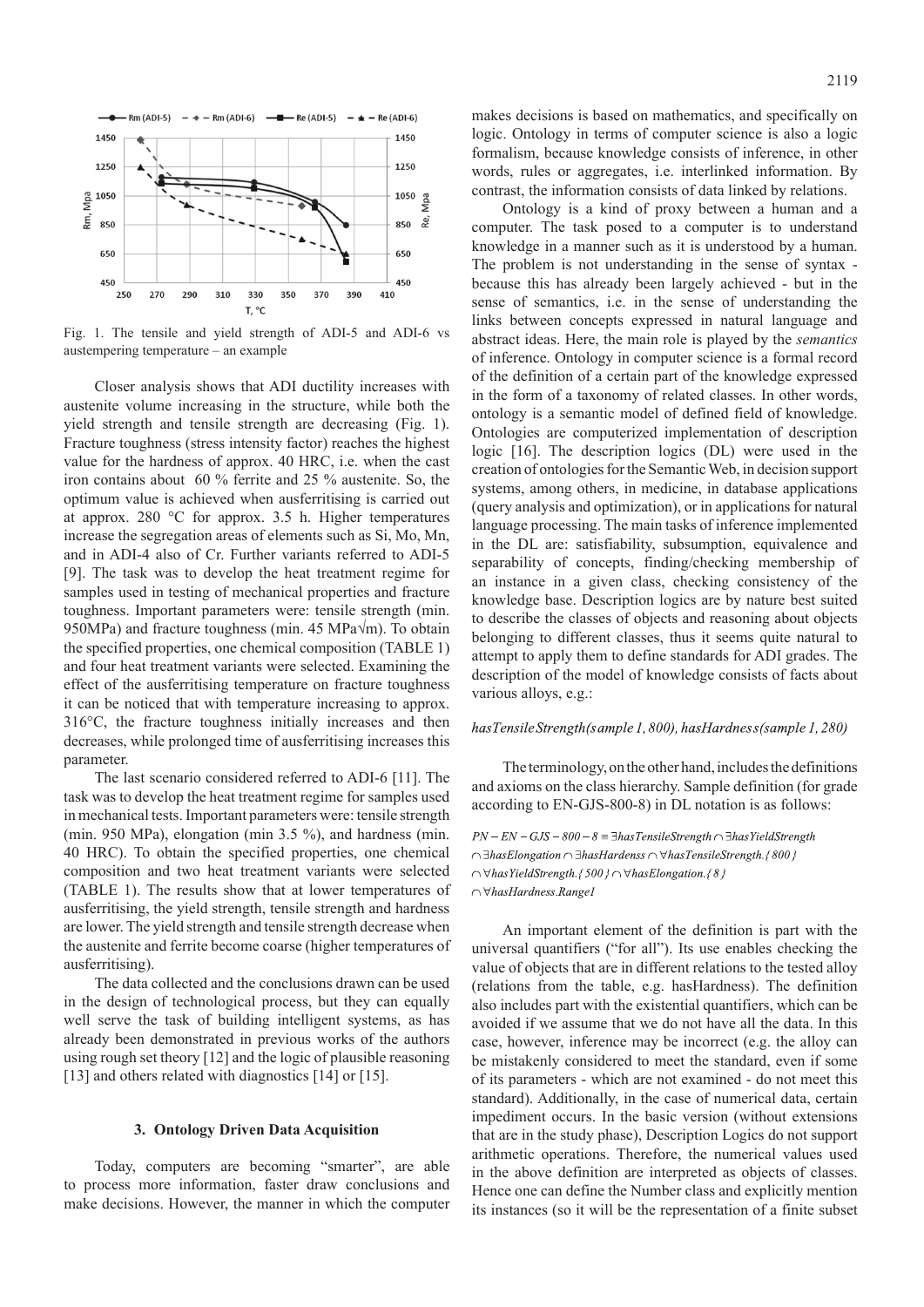of the numbers). In addition, for this definition, the value of hasHardness should belong to an interval, and does not need to be a specific value. In this case it is necessary to define a Range1 class in the form of:

 $Range1 = \{260, 261, 262, 263, 264, \ldots, 318, 319, 320\}$ 

Formalism is complicated for an inexperienced designer and requires participation of an expert. Also the DL syntax lacks dedicated editors. A better solution in this case is modelling of the DL-based ontology in an ontology editor, e.g. Protege. The ontology language, more expressive and deeply routed in the logic, is OWL (Web Ontology Language). There are numerous variants of the OWL language, in which the selection of specific limit constructs gives specific capabilities and complexity of reasoning. Significant variations of OWL are based on Description Logic languages [16]. Modelling capabilities are thus similar to the DL, but tool support for OWL language (including the Protege editor with integrated inference engine and the capability of adding plug-ins) is much more promising. Classes, relationships and objects are introduced by declarations, while their specifications are created using the constructors known from DL (intersection, sum, quantifiers, etc.):

Declaration := 'Declaration'' (' axiomAnnotations Entity')'  $Fntity :=$ 

'Class''('Class')'| 'Datatype''('Datatype')'| 'ObjectProperty''('ObjectProperty')'| 'DataProperty''('DataProperty')'| ' AnnotationProperty'' (' AnnotationProperty' )'| ' NamedIndividual'' (' NamedIndividual' )'

Important fact is that in the ontologies using OWL and RDF/S it is easier to store numerical data types. The axioms in the ontology, in analogy to the knowledge base stored in the DL, can relate to classes, relationships or objects. Using a table with the description of parameters of the experiments carried out at the Foundry Research Institute in Cracow, basic classes of the ontology were modelled in the Protege editor (figure 2).



Fig. 2. Fragment of ontology describing experiments and properties of the manufactured cast iron

The above graphic corresponds to a record in the form of OWL Functional Syntax included in TABLE 2.

TABLE 2

A record in the form of OWL Functional Syntax

Ontology(

| Annotation(rdfs:comment "ADI Ontology" <sup>^^</sup> xsd:string) () |
|---------------------------------------------------------------------|
| Declaration(Class(:ADI MicrostructureDescriptionProperty))          |
| Declaration(Class(:AssumedChemicalComposition Parameter))           |
| Declaration(Class(:PercentageShareOfUsedIngredients<br>Parameter)   |
| Declaration(Class(:TypeOfFurnaceUsed Parameter)) ()                 |
| Declaration(ObjectProperty(:hasProperty)) ()                        |
| AnnotationAssertion(rdfs:label "ADI HardnessProperty(HB)")          |
| SubClassOf()                                                        |
| AnnotationAssertion(rdfs:label "ADI EnlongationProperty(A)")        |
| SubClassOf()                                                        |
| AnnotationAssertion(rdfs:label "ADI Property") ()                   |
| AnnotationAssertion(rdfs:label "hasHardness")                       |
| SubObjectPropertyOf(:hasProperty)                                   |
| ObjectPropertyDomain()                                              |
| ObjectPropertyRange()())                                            |

#### **3.1. Multi-Source-Data-Linkage framework**

Searching for information to select process parameters and support the decision-making procedure is becoming nowadays more and more difficult due to the dispersion of research centers, a variety of sources (researchers, technologists, magazines, books, research reports, results of experiments), even in a niche so small as the production of ADI. Increasingly, all these sources of information can be found on the World Wide Web, but to accomplish this it is often not enough to use Google.com, and even if it is, the task may turn out to be quite difficult [18].

As indicated earlier, based on the literature, one can create a very accurate and reliable knowledge base. Semantic model of relationships existing between the data could reduce required experience of the technologist to evaluate the data found, and most of all – time needed. The authors propose the use of a genuine proprietary framework developed in the School of Information Technology and Electrical Engineering at The University of Queensland, named OGDL: Ontology Guided Data Linkage, which consists of the following steps [19]:

- Stage 1 Ontology Construction: Construct an ontology that is capable of describing the properties of data objects from different application domains.
- Stage 2 Key Discovery for Data Objects: Every data object represents a class of objects (facts) that has the same structure (set of attributes). A key is like a primary key in a relational data model that can be used to uniquely identify the objects/samples in a data source. So we can say that a data source is a collection of uniquely identifiable objects (samples) and every object is identified by a key.
- Stage 3 Key Linkage Validation for Multiple Data Sources. In OGDL approach we connect the keys from multi-source data according to the semantics defined in the ontology. For a given key in a data source, we check out its equivalent keys in ontology and then consider the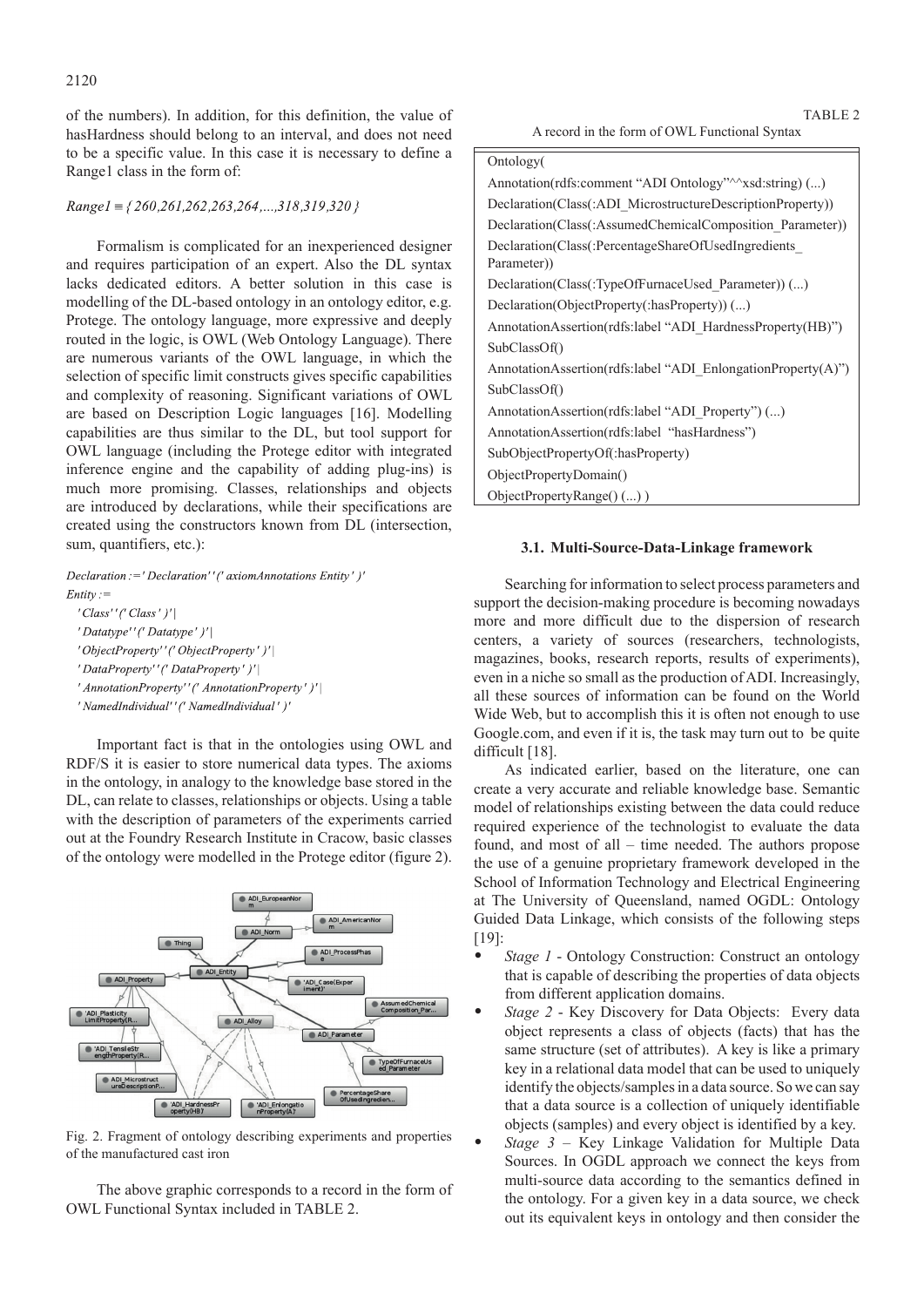syntactical transformation between the key values. The syntactical transformation between the key values will qualify the link-ability of the data values such as the cardinality, granularity, range, unit, and scales. Sometimes the key equivalence may not be available. In this case, we need to consider the approximation between the key values with respect to the ontology.

In general, data linkage can be considered based on techniques either deterministic or probabilistic [20]. In deterministic approaches, a global schema is expected to be available to decide the link-ability between different data sources. However, it is difficult to obtain a global schema in most cases. In probabilistic approaches it is assumed that the relationships between data items of different sources can be established via a probabilistic model where two data items are linkable if they satisfy certain co-existence relationships. OGDL approach is a hybrid of these two approaches. In OGDL, we firstly construct an ontology using ontology discovery algorithms. Then we use a multi-faceted classification technique for performing structural analysis on multi-source data. This framework supports self-organization of contributing data sources through the discovery of structural dependencies, by performing multi-level exploitation of ontological domain knowledge relating to tables, attributes and tuples from a data source. The framework thus is able to discover schema structures across unrelated databases, based on the use of direct and weighted correlations between different ontological concepts, using record-matching technique for concept clustering and cluster mapping.

The process of mining structures existing among multiple databases is a significant task, with the aim to acquire the keys to make data items linkable. Accurate integration of internet available information can provide valuable insights that are useful for evidence-based key discovery. Traditional approaches use similarity scores that compare tuple values from different attributes, and declare it as matches if the score is above a certain threshold [21] or [22]. These approaches perform quite well when comparing similar databases with clean data. However, when dealing with a large amount of variable data, comparison of tuple values alone is not enough [23]. It is necessary to apply domain knowledge (expert, technologist) when attempting to perform data linkage where there are inconsistencies in the data. Furthermore, the creation of data linkages between heterogeneous data sources requires the discovery of all possible primary and foreign key relationships that may exist between different attribute pairs, on a global spectrum.

While conducting our research, we analyzed real-world data collected from a variety of sources (mentioned before). Findings from this analysis indicate that schemas of data that are invariant in time hold valuable information that aid the identification of semantically similar objects. The objective is to develop an ontology structure to provide an overview of all data. In OGDL, we exploit hidden relationships between data sources towards patterns discovery at different levels of data abstraction, including the schema and data instance levels. As some chains-of-relationships have stronger correlation weights than others, we focus on the identification of data correspondences between key attributes, together with its semantic information flow. OGDL approach is considered

with the relationships that link keys such as candidate, primary, partial, and foreign key relational data (linkage) relationships. The final results are further integrated into data analysis tools to support sensible queries to discover meaningful and accurate facts among data objects of multiple sources.

There exist context-aware content mediators that for example allow multi-device and multi-user Web browsing that delivers partial view of each page to particular users. Content adaptation mediators operate on information as it flows and can add value to the information by enhancing the information (content is added or omitted), and/or transcoding it, and/or connecting various streams of information. However the existing approaches are quite limited in the types of information sources and the context information that they are able to use [24]. As a future extension our plan is to research adaptive user interfaces that provide generic mediators able to use any sources of information (and therefore suitable for a variety of applications) and also a variety of context information including user role, location information, and user preferences. The mediators need to be supported by Context Managers able to gather and evaluate context information and also appropriate meta information in the information sources. Such meta information (annotation, indexing) will need to be matched with the current context (including the role) to select appropriate interface adaptation and the content that it presents to particular users based on user preferences and their active roles. One of the requirements of such a mediation is that it is bi-directional i.e., both the request for information and the response are mediated.

# **4. Conclusions**

The work presented here is a summary of the authors' studies of the mechanical properties and applications of ADI. In terms of the interdisciplinary knowledge it also enables specifying the use of a modern approach to data integration, which is the Agile Data Integration system. Collecting of research data is an important step in the process of finding the optimum design solutions for newly made products - experimental data allow us properly calibrate the manufacturing process of ADI to let the final product achieve the required properties. The design process can use the research data collected, among others, from the Web. As indicated in the article, the process of data acquisition can be supported by the semantic technologies.

## **Acknowledgements**

Financial support of The National Centre for Research and Development LIDER/028/593/L-4/12/NCBR/2013 is gratefully acknowledged.

# **REFERENCES**

[1] P. Skoczylas, A. Krzyńska, M. Kaczorowski, The comparative studies of ADI versus Hadfield cast steel wear resistance, Archives of Foundry Engineering **11** (2), 123–126 (2011).